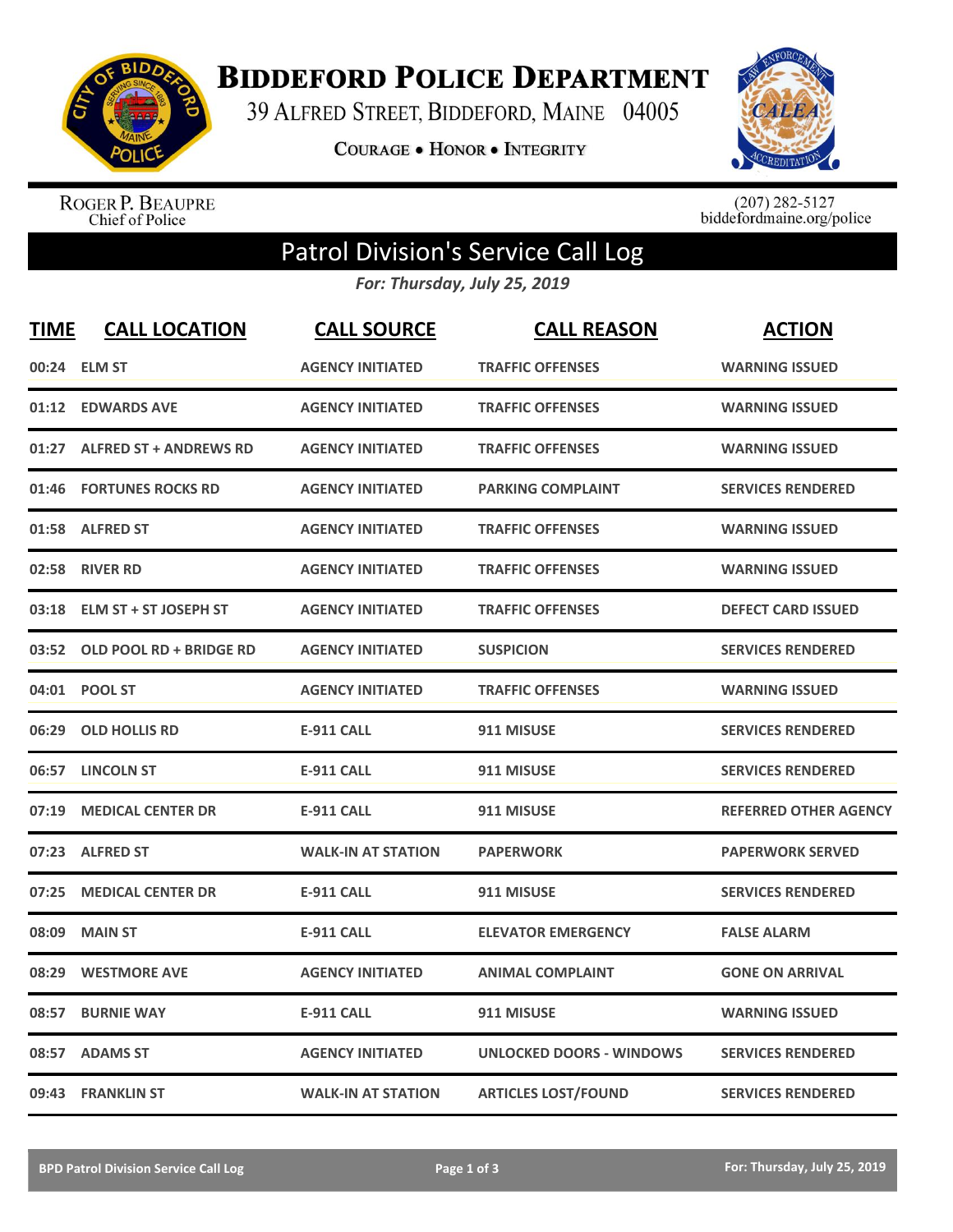| <b>TIME</b> | <b>CALL LOCATION</b>                              | <b>CALL SOURCE</b>        | <b>CALL REASON</b>                 | <b>ACTION</b>               |
|-------------|---------------------------------------------------|---------------------------|------------------------------------|-----------------------------|
|             | 09:47 ALFRED ST                                   | <b>WALK-IN AT STATION</b> | <b>ALL OTHER</b>                   | <b>SERVICES RENDERED</b>    |
| 10:05       | <b>BOULDER WAY</b>                                | <b>NON-EMERGENCY CALL</b> | <b>THEFT</b>                       | <b>REPORT TAKEN</b>         |
|             | 10:12 ALFRED ST                                   | <b>E-911 CALL</b>         | <b>DOMESTIC COMPLAINTS</b>         | <b>REPORT TAKEN</b>         |
|             | 11:00 ALFRED ST                                   | <b>AGENCY INITIATED</b>   | <b>CHECK WELFARE</b>               | <b>SERVICES RENDERED</b>    |
|             | 11:04 SOUTH ST                                    | <b>NON-EMERGENCY CALL</b> | <b>THEFT</b>                       | <b>REPORT TAKEN</b>         |
|             | 11:10 FOSS ST                                     | <b>WALK-IN AT STATION</b> | <b>CIVIL COMPLAINT</b>             | <b>CIVIL COMPLAINT</b>      |
|             | 11:19 CORNISH AVE + DEARBORN AVE AGENCY INITIATED |                           | <b>ANIMAL COMPLAINT</b>            | <b>WARNING ISSUED</b>       |
|             | 11:20 FOSS ST                                     | <b>WALK-IN AT STATION</b> | <b>PAPERWORK</b>                   | <b>SERVICES RENDERED</b>    |
|             | 12:38 PLEASANT AVE                                | <b>NON-EMERGENCY CALL</b> | <b>PARKING COMPLAINT</b>           | <b>NO ACTION REQUIRED</b>   |
|             | 12:55 ALFRED ST                                   | <b>NON-EMERGENCY CALL</b> | <b>ANIMAL COMPLAINT</b>            | <b>SERVICES RENDERED</b>    |
|             | 13:21 SOUTH ST                                    | <b>AGENCY INITIATED</b>   | <b>PRO-ACTIVE DV RESPONSE TEAM</b> | <b>NEGATIVE CONTACT</b>     |
|             | 14:10 ELM ST                                      | <b>E-911 CALL</b>         | 911 MISUSE                         | <b>SERVICES RENDERED</b>    |
|             | 14:57 MT PLEASANT ST                              | <b>NON-EMERGENCY CALL</b> | <b>DISTURBANCE / NOISE</b>         | <b>SERVICES RENDERED</b>    |
|             | 15:06    FOSS ST                                  | <b>AGENCY INITIATED</b>   | <b>PAPERWORK</b>                   | <b>PAPERWORK NOT SERVED</b> |
|             | 15:07 WEST ST                                     | <b>E-911 CALL</b>         | 911 MISUSE                         | <b>NEGATIVE CONTACT</b>     |
|             | 15:31 MEMORIAL DR                                 | <b>E-911 CALL</b>         | 911 MISUSE                         | <b>WARNING ISSUED</b>       |
|             | 15:40 RAYMOND ST                                  | <b>AGENCY INITIATED</b>   | <b>PAPERWORK</b>                   | <b>PAPERWORK NOT SERVED</b> |
|             | 15:42 WATER ST + HIGH ST                          | <b>AGENCY INITIATED</b>   | <b>TRAFFIC OFFENSES</b>            | <b>WARNING ISSUED</b>       |
|             | 15:58 ELM ST                                      | <b>AGENCY INITIATED</b>   | <b>PAPERWORK</b>                   | <b>PAPERWORK NOT SERVED</b> |
|             | <b>16:17 BOULDER WAY</b>                          | <b>NON-EMERGENCY CALL</b> | <b>ARTICLES LOST/FOUND</b>         | <b>REPORT TAKEN</b>         |
|             | <b>16:53 ANDREWS RD</b>                           | E-911 CALL                | 911 MISUSE                         | <b>SERVICES RENDERED</b>    |
|             | 16:57 ELM ST                                      | <b>WALK-IN AT STATION</b> | <b>ALL OTHER</b>                   | <b>SERVICES RENDERED</b>    |
|             | 17:31 ALFRED ST                                   | <b>NON-EMERGENCY CALL</b> | <b>COURT ORDERED CHECK IN</b>      | <b>NO VIOLATION</b>         |
|             | 17:32 GREEN ST                                    | <b>NON-EMERGENCY CALL</b> | <b>PAPERWORK</b>                   | <b>PAPERWORK SERVED</b>     |
|             | 17:50 ALFRED ST                                   | <b>WALK-IN AT STATION</b> | <b>PAPERWORK</b>                   | <b>PAPERWORK SERVED</b>     |
|             | 18:11 CLARK ST                                    | <b>AGENCY INITIATED</b>   | <b>TRAFFIC OFFENSES</b>            | <b>WARNING ISSUED</b>       |